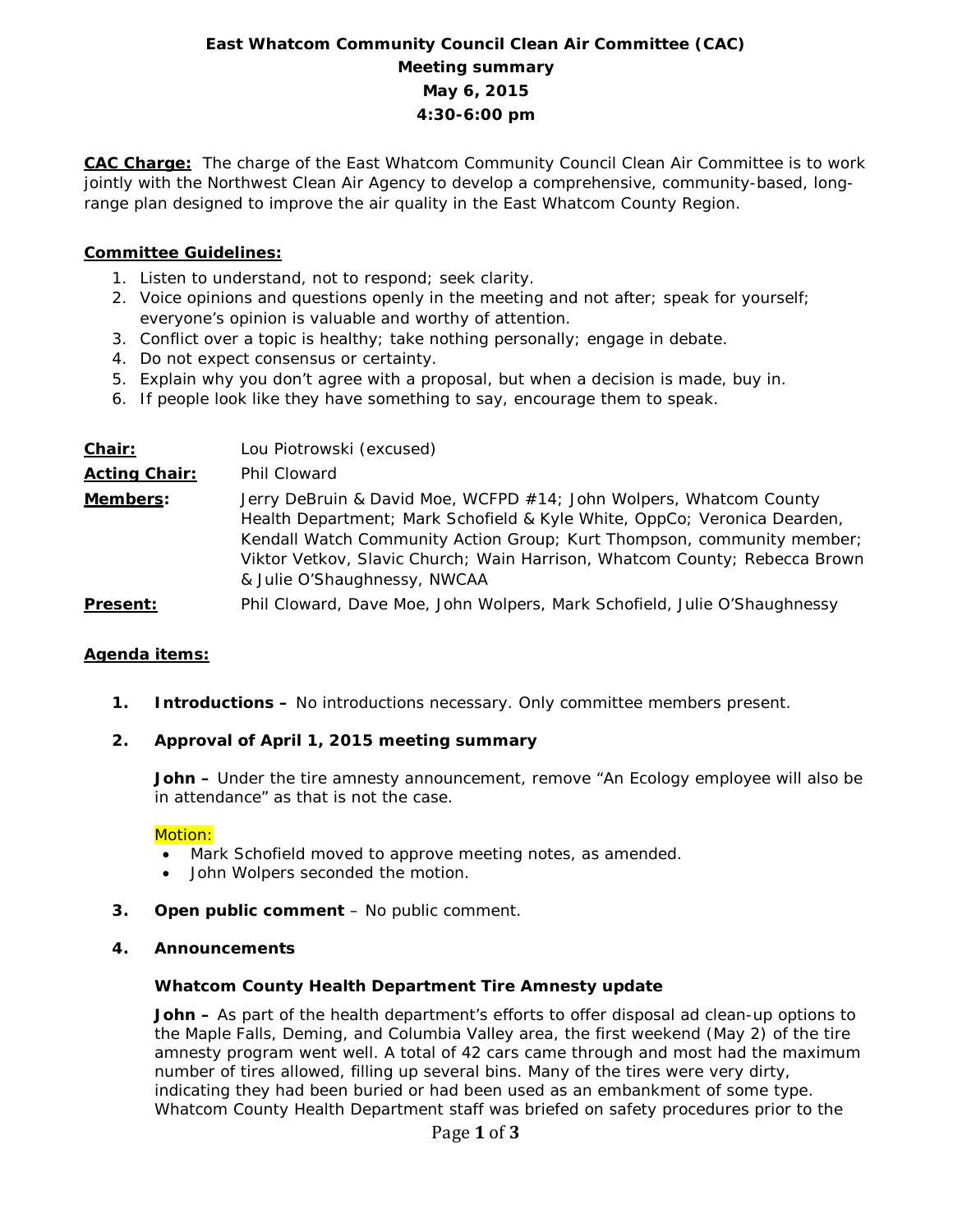event. Overall, the event was a success and staff is hoping to have the same results for the remaining two weekends. Advertisement for the event included meeting with community groups and placing flyers with tear-off tabs at strategic locations. In addition, a small radio station in Van Zandt announced the event. Tires collected are recycled.

**Phil –** Suggested that community members could reach out to identify areas where tires have been deposited and encourage people to participate in the recycling event.

#### **Woodstove bounty program**

**Julie –** The program is currently on hold until it's clear how much money is still available via the Ecology woodstove change-out grant. Up-to-date change-out numbers from OppCo are necessary before NWCAA can decide whether to go ahead with the program. Current figures are anticipated within the next week, which will allow NWCAA to decide whether or not to proceed. If the NWCAA proceeds with the event, advertisement will be similar to what Whatcom County Health Department used for the tire amnesty event.

#### **5. Strategic plan update**

**Phil –** No progress to report at this time. The plan needs to incorporate a way to address chronic offenders and complainers.

**Julie –** The NWCAA burn ban policy will explore additional ways in which recalcitrant offenders can be addressed. In addition, Julie sent John Wolpers the Clean Air Committee Charge that identifies each stakeholder's area of participation in achieving the overarching goal of improving air quality in Columbia Valley and asked him to add where and how the health department will participate.

**Dave –** Stated that outdoor burning is becoming less of an issue in the valley and that it is very rare to respond to the same house twice. Garbage fires are rare and most fires consist only of natural vegetation.

#### **6. Biomass committee update**

**Phil –** May need to ask for letters of endorsement or recommendation from some of the stakeholders to help secure seed money. The September timeline is still reasonable for the wood bank and a meeting with OppCo is anticipated at the end of June. Dry wood storage at people's homes is also a concern to ensure that dry wood stays dry. Exploring drystorage options with a Ferndale company that manufactures high-impact safety panels (4'x8') that may be used to cover wood piles. Would also like to consider the possibility of offering businesses that work with the community wood bank the benefits associated with assisting a  $501(c)(3)$  entity (OppCo).

## **7. Outreach/community events/strategy update**

**Julie –** Aly from the Opportunity Council is willing to participate in weekend outreach, which is intended to continue through October. Outreach hasn't occurred recently due to conflicting schedules and availability challenges of staff.

**Dave –** Expressed that weekday outreach is easier to staff than weekend outreach.

**Mark –** Stated that it may be more difficult to find people at home on weekdays. He also inquired about when and how Aly might complete intake forms during the door-to-door outreach.

**Phil, Mark, & Julie –** Identified additional community meetings to attend for outreach including the Lions Club, KendallWatch, the Chamber of Commerce, Peaceful Valley Country Club, East Whatcom Regional Resource Council, and Misty Mountain Realtors.